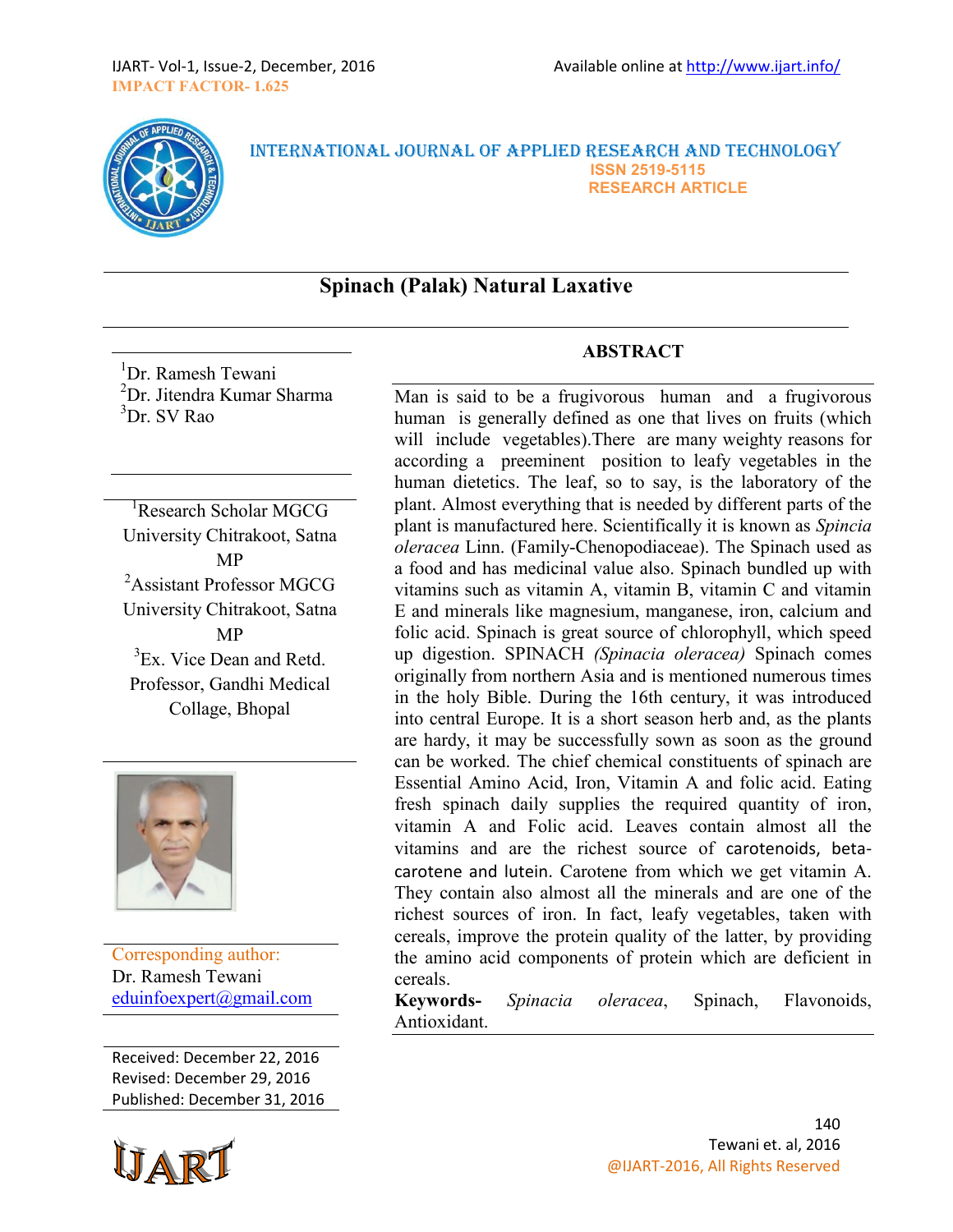### **INTRODUCTION**

Spinach, a green mess, soft and soggy and a thing to be avoided. That's unfortunate Spinach is a member of the goosefoot family, and many of its relatives are weeds. Most of us remember overcooked, because it is a nutritious food when eaten raw or lightly steamed and it actually tastes good.( Lee, 1982), *Spinacia oleracea* is commonly known as Spinach (English), Apodika or Palaka (Sanskrit), Palak-ki-sag (Hindi, Urdu, and Dak.), Basalay-Soppu (Kan.), Asfanaq (Arab,Pers.), Vasolekiray (Tam.), Dumpa or Mathur Bachhale (Tel.), Vasala-Cheera (Mai.), Phalanga-Saga (Ori.,Beng.). *Spinacia oleracea* Linn. (Kline & Aman,1969)

Spinach has been found valuable for constipation (Kumar et. al., 2013), dyspepsia (chronic indigestion), anemia (Bassey & Khan, 2015), neuritis, nerve exhaustion, tumors, insomnia, arthritis, obesity, high blood pressure and bronchitis. It has also helped ailments of the kidney, bladder and liver (Joseph, 1975). Spinach is one of the foods with ample iron (Hanif et. al., 2006). In addition, spinach contains choline and inositol, the substances that help to prevent arteriosclerosis, or hardening of the arteries (Kar & Borthakur, 2008). Spinach is a good source of Vitamin K (Hanif et. al., 2006), which aids in the formation of the blood substance required for clotting of blood (Kadans, 1975; Robinson, 1990).

Spinach has been shown to be helpful with protecting the central nervous system (Lomnitski et. al., 2003), reducing **[inflammation](https://draxe.com/inflammation-at-the-root-of-most-diseases/)** and delaying the aging process by protecting cells (Cruess, 1958). Spinach is beneficial source for various carotenoids and lipophilic active compounds (i.e., neoxanthin, lutein, zeaxanthin, and chlorophylls). Dietary intake of spinach extract has been reported to have beneficial effects on various types of cancer, such as ovarian, lung, prostatic, breast, and colon (Lomnitski et. al., 2003).

Spinach contains special protective carotenoid compounds that have been linked with decreasing the risk of many diseases, including heart disease (Miller, 1994; Gaikwad et.al., 2010; Diet and Health, 2014) diabetes (BMJ 2010), neurodegenerative diseases and obesity (Miller, 1994). Spinach's phytonutrients include such carotenoids as beta-carotene, lutein, and zeaxanthin, the same types of antioxidants found in other vegetables like carrots, kale, and broccoli (Hugo et. al., 2005). Spinach also supplies flavonoids, which are a type of powerful antioxidant (Pemberton et. al., 1991) that protect against disease by fighting **[free radical damage](https://draxe.com/fighting-free-radical-damage/)** within the body (Miller, 1994). These protective compounds make spinach one of the best **[anti-aging](https://draxe.com/the-1-beverage-for-anti-aging/)** foods (McKeowyn-Eyssen et. al., 1994; Miller, 1994).

#### **ORIGIN AND DISTRIBUTION**

The Spinach is believed to have been first cultivated by the Arabs. The Persians cultivated it about 2000 years ago. (Bakhru, 2001). It was introduced into Europe in the eleventh century and thenceforward, it gradually spread all over the world**.** The Moors or the blacks took it to Spain from where it spread to other parts of the world. The word spinach actually comes from a Spanish word *hispania.* In India it grows in great abundance. This crop thrives best in cooler and moist climate. High humidity and cool temperature are conducive to the rapid growth of succulent, tender foliage.

# **PLANT DESCRIPTION**

The spinach is a leafy vegetable with broad, crisp, dark green leaves and is the most popular of all greens. It is a quick maturing, cool season annual crop and is cultivated for its green leaves. The leaves are alternate, succulent, fleshy, very smooth

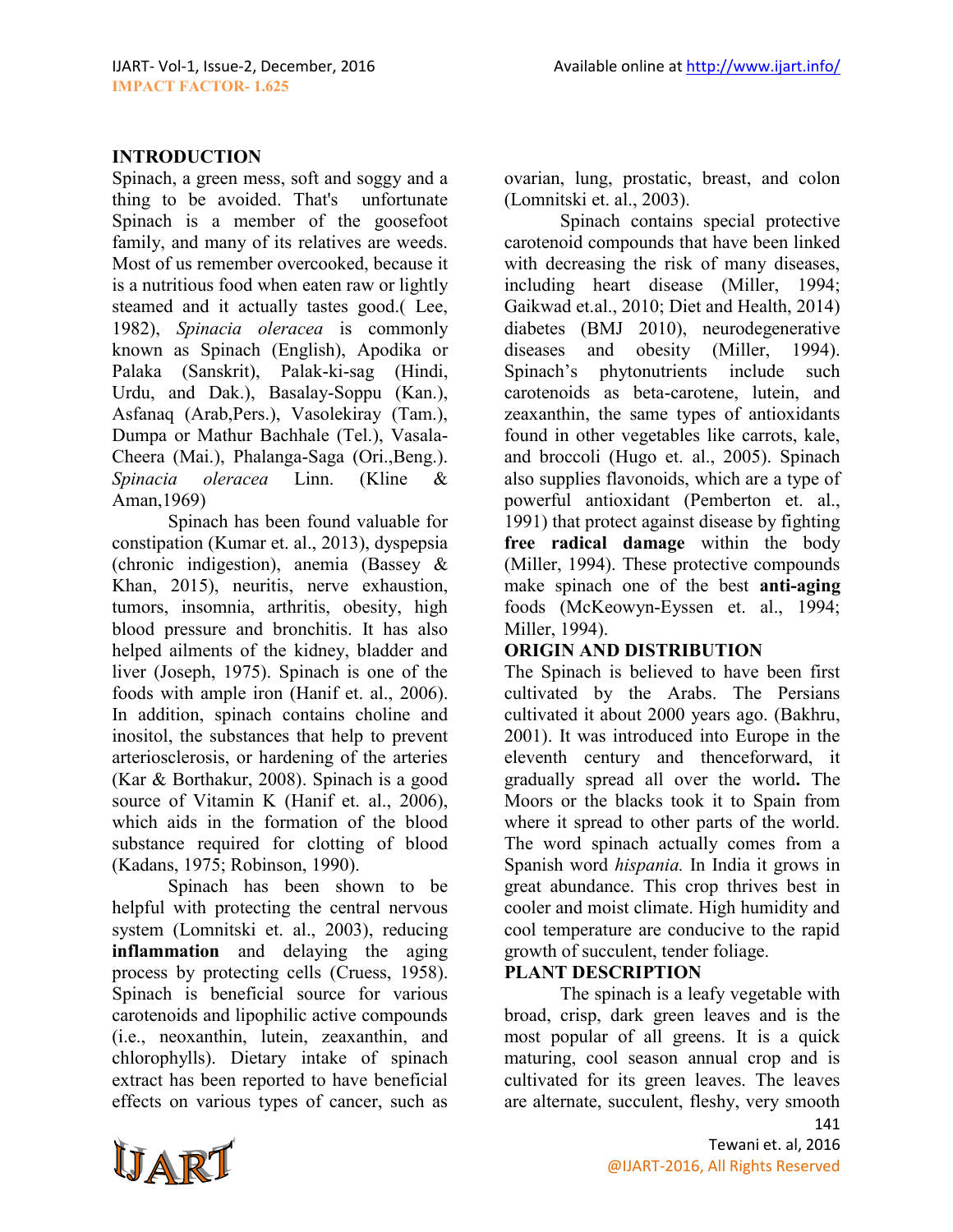and dark green in colour. They are generally five to eight cms. in length and one to one and half cms. in width. The bottom of the **CLASSIFICATION (Botanical description)** leaf is shiny, with thick veins running across.

 Official Latin Name: Spinacia oleracea Botanical: Spinacia oleracea (LINN.) Scientific Name: Spinacia oleracea Common name: Spinach Family: Amaranthaceae, N.O. Chenopodiaceae Genus: Spinacia Species: oleracea Flowering time: Late spring to early autumn.

# **FOOD VALUE (CHEMICAL CONSTITUTES)**

The spinach is highly esteemed for its high mineral and vitamin content. Its other values are not so significant.

| <b>Food Value of spinach</b>        |         |                             |         |
|-------------------------------------|---------|-----------------------------|---------|
| Moisture                            | 92.1%   | Fibre                       | $0.6\%$ |
| Protein                             | $2.0\%$ | Carbohydrates               | 2.9%    |
| Fat                                 | $0.7\%$ |                             |         |
| Minerals                            | $1.7\%$ |                             | 100%    |
| * Values per 100 gms edible portion |         | <b>Calorific Value - 17</b> |         |

| <b>Minerals and Vitamins</b> |                      |  |
|------------------------------|----------------------|--|
| Calcium                      | 73<br>mg             |  |
| Phosphorus                   | 21<br>mg             |  |
| Iodine                       | $0.009$ mg*          |  |
| Iron                         | $10.9$ mg            |  |
| Vitamin A                    | 9420 I.U. per 100 gm |  |
| Vitamin B                    |                      |  |
| Thiamine                     | $0.11$ mg            |  |
| Riboflavin                   | $0.20$ mg            |  |
| Niacin                       | $0.6$ mg             |  |
| Vitamin C                    | $28$ mg              |  |
| Folic acid                   | $127 \text{ mcg*}$   |  |
| Potassium                    | $470 \text{ mg}$     |  |



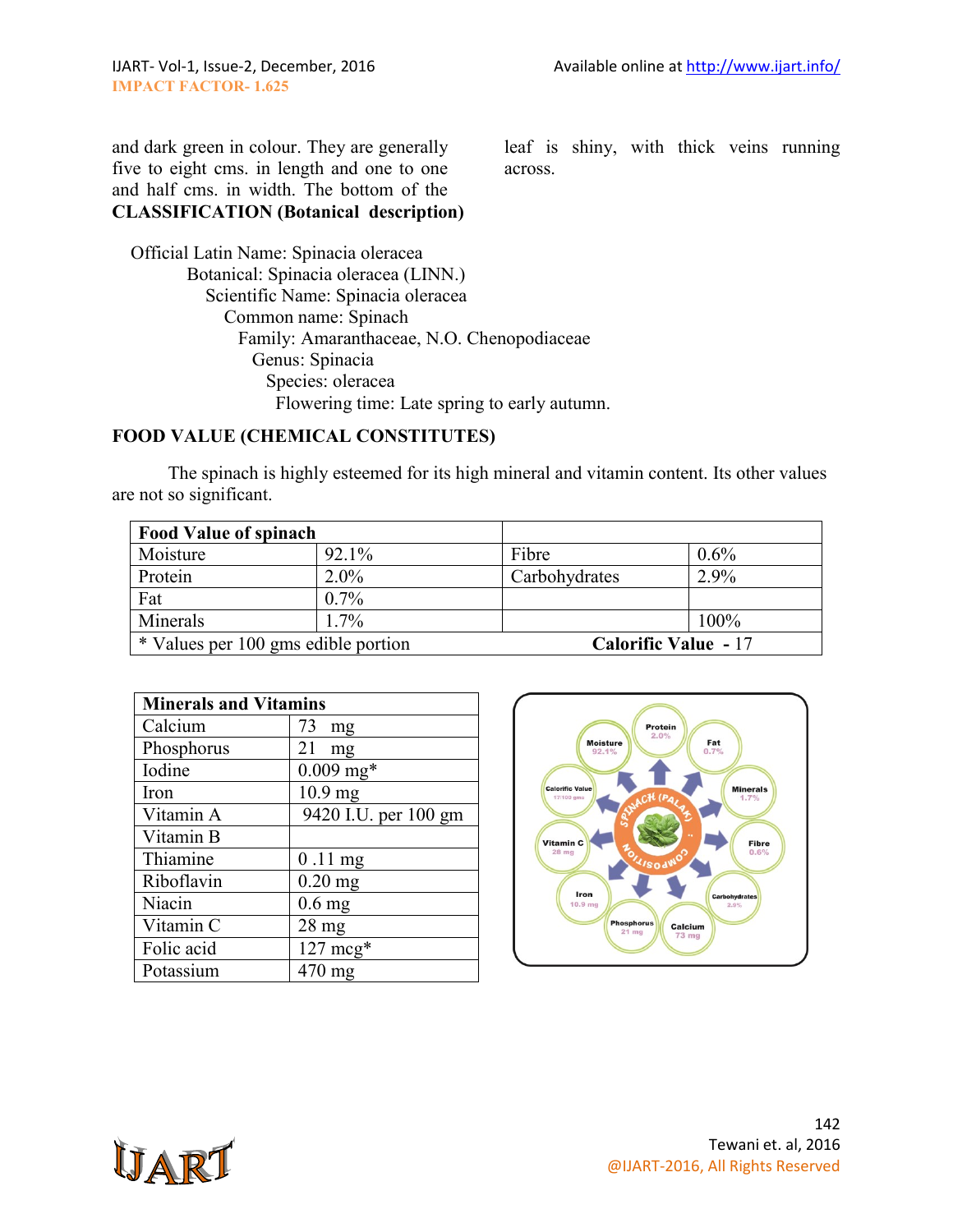Spinach contains following essential Amino acids (gm per 100 g proteins).

| Amino acid (g per $100 g$ ) |     |  |
|-----------------------------|-----|--|
| Arginine                    | 6.4 |  |
| Histidine                   | 2.8 |  |
| Isoleucine                  | 5.4 |  |
| Leucine                     | 8.0 |  |
| Lysine                      | 7.6 |  |
| Methionine                  | 2.0 |  |
| Phenylalanine               | 5.4 |  |
| Theronine                   | 3.4 |  |
| Tryptophen                  | 1.3 |  |
| Valine                      | 5.0 |  |

(Kline & Aman, 1969; Kadans, 1975; Bakhru, 2001)

### **PHYSICAL AND CHEMICAL PROPERTIES OF SPINACH**

It is particularly noted for its high vitamin A content. It contains more a vitamin than most other green vegetables. It is superior to yellow vegetables as the carotene of green leafy vegetables is better absorbed than that of yellow vegetables. It may be noted that the carotene absorption of spinach is from 45 to 58 percent. It is relatively rich in iron and also contains copper. So it is employed as a food medicine in anemia with satisfactory results (Mukherjee, 1983). The chemical constituents of spinach are essential amino acids, iron, vitamin A and folic acid. It is one of the cheapest vegetables which supply the same amount of protein as one gets from the same quantity of meat, fish, eggs and chicken. Other vegetables such as tomatoes, onions and cucumbers may be added to raw tender spinach. It will make an excellent dish with the addition of a little lemon juice and olive oil. The vitamin C content in lemon juice helps the body to absorb the entire amount

of iron from the spinach consumed (Bakhru, 2001).

# **Chlorophyll**

Chlorophyll rich plants are a safe and effective alternative treatment for aliments such as high blood pressure, obesity, diabetes, gastritis, ulcers, pancreas and liver problems, osteomyelitis, asthma, eczema, hemorrhoids, skin problems, fatigue, anemia, halitosis, body odor, and constipation (Wigmore, 1984). In partially digested greens the breakdown product of the chlorophyll bore even closer resemblance to one of fragments or red blood pigment, called hematin. In red blood pigment is a web of carbon, hydrogen, oxygen and nitrogen atoms grouped around a single atom of iron. Nature's green pigment is a similar web of same atomsexcept that its centerpiece is a single atom of magnesium. (Kirschner, 1980).

# **Effect of spinach on constipation**

Spinach juice cleans the digestive tract by removing the accumulated waste therefrom. It nourishes the intestines and tones up their movements. It is, therefore, an excellent food remedy for constipation (Bakhru, 2001). Spinach is excellent for the intestinal tract. Raw spinach juice, about one pint a day, will correct the most stubborn case of constipation (Lee, 1982). According to "Dr. N. W. Walker," In raw spinach, Nature has furnished man with the finest organic material for cleansing, reconstruction and regeneration of the intestinal tract. (Kirschner, 1991**).** Spinach rich in fibre which add bulk in stool to relieve from constipation. Fiber can be fermented by the colonic microflora to gases such as hydrogen and carbon dioxide or it can pass through the large intestine and bind water, increasing stool weight. (Slavin &

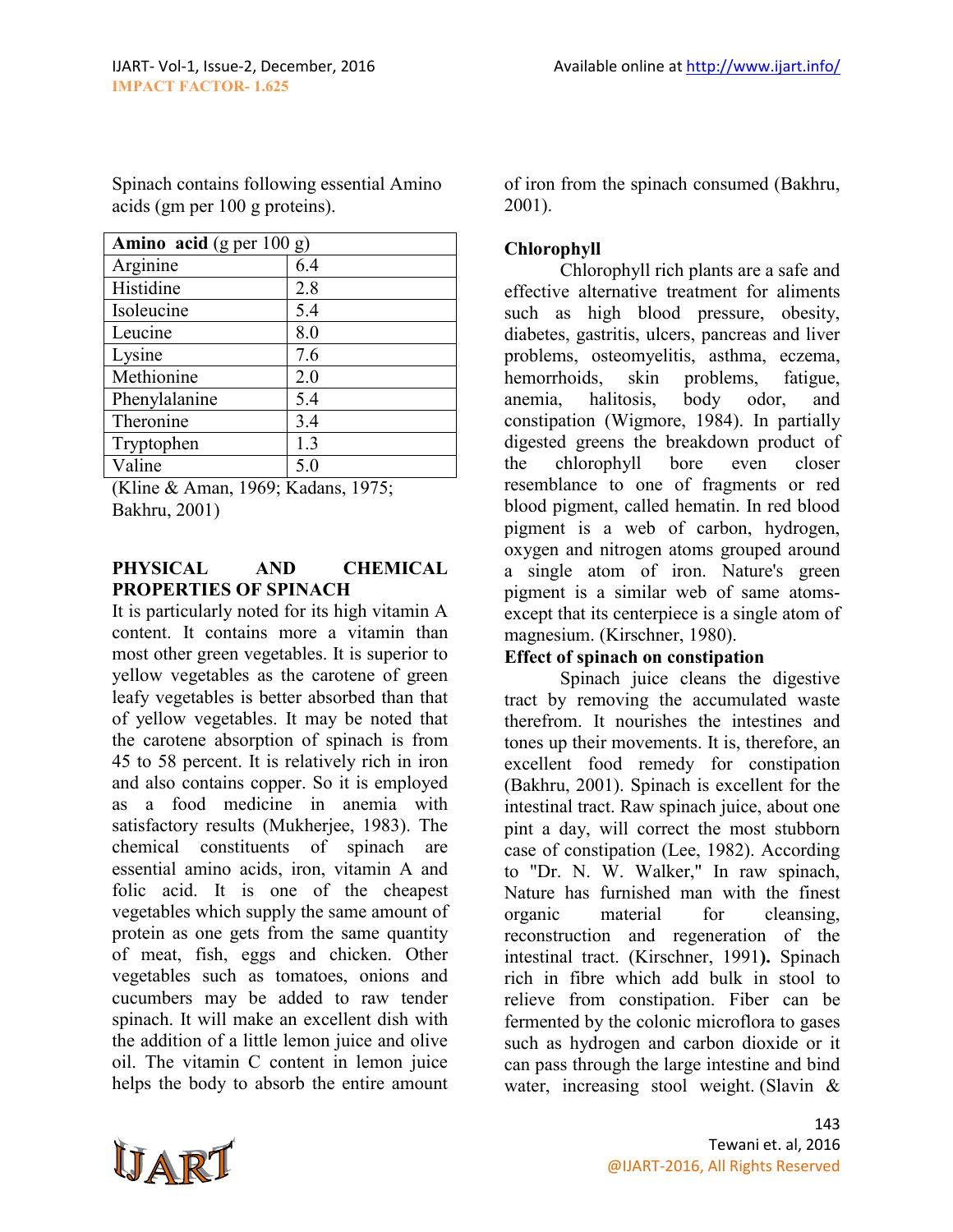Lloyd 2012). Raw spinach juice -100ml. mixed with an equal quantity of water and taken twice daily, will cure the most aggravated cases of constipation within a few days (Bakhru, 1995).

## **Effect of spinach on digestive system Aids moderation in eating**

Spinach contains fiber which helps in digestion in many ways. Fibre rich foods generally compel chewing and as a result, take more time to eat. This in turn, will lead to satiation and satisfaction with less food and help in the observance of abstemiousness in eating. (Ramchandran 1990).

# **Facilitates digestion**

Dr. Lakshmana sarma explained that "How the fibre may help in the digestive process". When an article of food is deprived of its fibre content, the particle of food tend to stick together and form a sticky mass, very much like the book binder's gum. The digestive juices may take more time to penetrate this mass. When the fibre content is high, the fibre keeps the particles of food separate and prevents them from forming a mass and as result, there is a more intimate contact between the food particles separate and prevents them from forming a mass and as result there is a more intimate contact between food and digestive juices. (Ramchandran 1990).

### **Effect on intestine**

Decreases food transit time, increases bulk, smoothens and quickens the passage of stool. The fibre present in food stimulates peristaltic activity, quickens the pace of movement of food through the alimentary canal, facilitates digestive process, reduce the time taken for digestion and increases the bulk of the stools and make elimination quick, easy and complete. (Ramchandran 1990).

#### **HEALTH BENEFITS OF SPINACH ON DISEASES / DISORDERS Anaemia**

Spinach vegetable is a valuable source of high grade iron. After its absorption in the system, the formation of haemoglobin and red blood cells take place. It is thus highly beneficial building up the blood and in the prevention and treatment of anaemia (Bakhru, 2001). Green vegetable juice made freshly in the juicer or blender from any available greens, such as spinach etc. It can be mixed with carrot and red beet juice. Drink at least 2 glasses each day. (Airola P.1990)

# **Night Blindness**

The spinach is particularly rich in vitamin A. It contains more vitamin A than most other green vegetables. This vitamin promotes growth and health, specially the health of (rods and cons) the eyes. Lack of this vitamin may lead to night blindness. Spinach is thus an effective food remedy for the prevention and treatment of night blindness (Bakhru, 2001).

# **Acidosis**

Spinach is also a rich source of calcium and other alkaline elements which are essential for keeping the tissues clean and for preserving the alkalinity of the blood. It, therefore, helps prevent chronic diseases which thrive on the formation of too much acid in the system (Bakhru, 2001). Leafy vegetables act as buffer and maintain the proper alkalinity of the blood by balancing the acidity of acid-producing foods (Begum, 1999). Reduces gastric acidity by addition of fibre containing green leafy vegetables (Ramachandran, 1990). **Liver Tonic**

Spinach is given as a liver tonic in jaundice, general edema of the body. (Kline & Aman,1969). It's cleansing and building properties stimulate and tone the liver, gall bladder, blood and lymph circulation, and

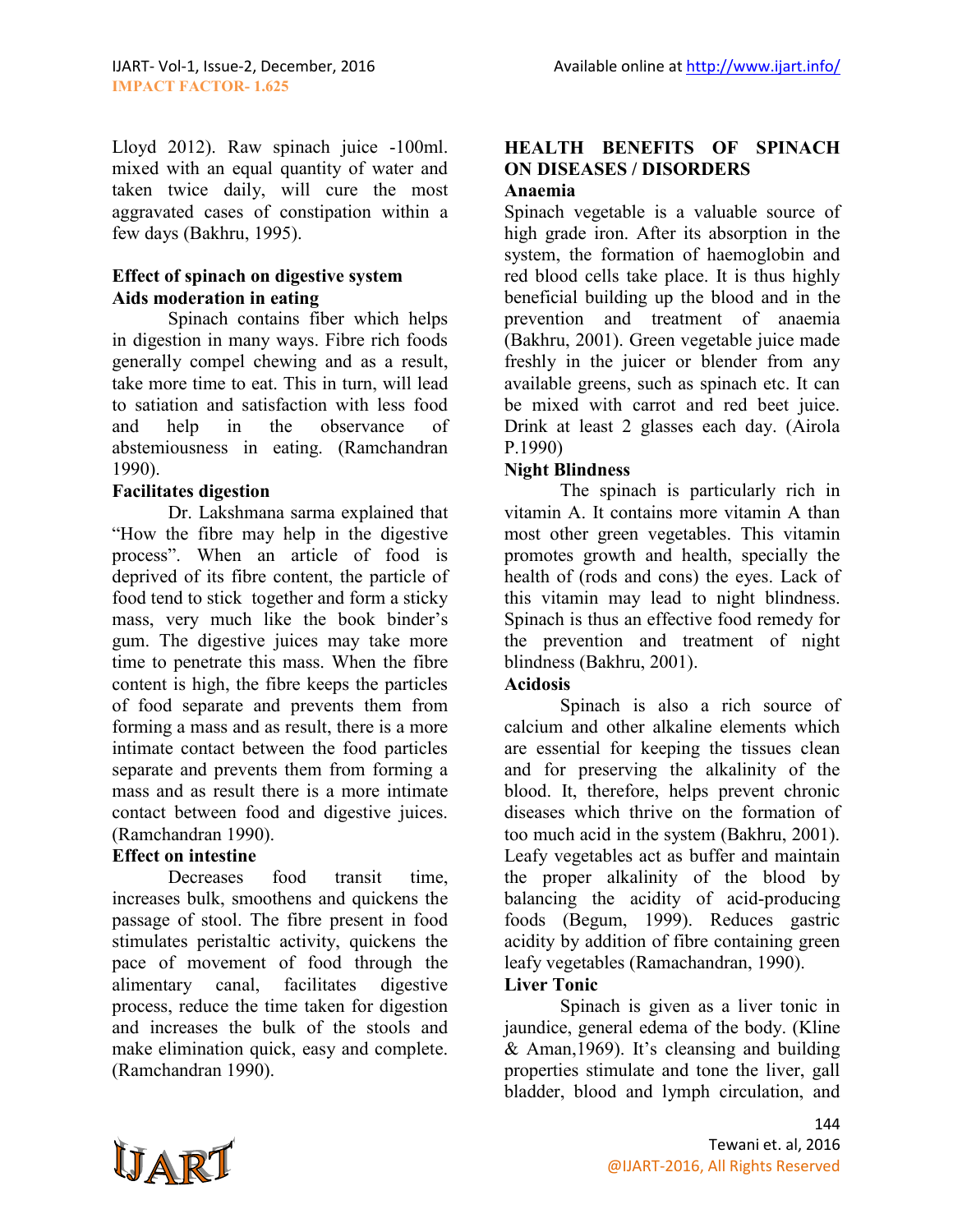large intestine. Spinach juice has a mild laxative effect when an ounce of it is consumed along with other fresh vegetable, green or sprouts juices (Blauer, 1989).

# **Respiratory Disorders**

This popular green leafy vegetable possesses mucus clearing property and helps control respiratory diseases. Infusion of fresh leaves of spinach prepared with two teaspoonfuls of fenugreek seeds mixed with honey is an effective expectorant tonic during the treatment of bronchitis, tuberculosis, asthma and dry cough due to congestion in the throat. It sooths the bronchioles, liquefies the tenacious sputum and forms healthy tissues in the lungs and increase resistance against respiratory infections. It should be taken in doses of 30ml. three times daily. (Bakhru, 2001).

#### **Heart Health**

Vegetables are good sources of fiber, which lowers the body cholesterol level, consequently decrease the risk of cardiovascular diseases. (Hanif et. al., 2006). Cholesterol is the main culprit in the causation of heart disease. Unwanted cholesterol passes out into intestine along with the bile and should normally be thrown out along with the stools. But some of it may get dissolved in the bile acids and get into blood. Dietary fibre absorbs and binds the cholesterol, whatever be its source and prevents it from dissolving in the bile acids. The liver is thus forced to use its cholesterol to produce more bile acids. (Ramachandran, 1988).

### **Cancer**

Spinach tops the list of green leafy vegetables which helps prevent cancer. It is an extremely rich source of antioxidants and anticancer compounds. It contains about four times more beta carotene and three times more lutein than broccoli. (Bakhru 2014).

#### **Diabetes**

Green vegetables are plethora of magic bullets. Fruit and vegetables can prevent chronic diseases because of their antioxidant content. Green leafy vegetables such as spinach may also act to reduce type 2 diabetes risk due to their high magnesium content. (BMJ 2010).

#### **Tooth Disorders**

The Spinach juice is effective in strengthening the gums and preventing and curing dental cavities. Chewing raw spinach leaves cures pyorrhea. A mixture of carrot juice and spinach juice, taken early in the morning, can cure bleeding and ulcerated gums. (Bakhru, 2001). Spinach and tomato contains enough amount of vitamin C to prevent and cure scurvy. (Hanif et.al., 2006). Spinach juice is especially strengthening to the teeth and gums because of its high concentration of alkaline minerals. However, because it is rich in oxalic acid (an acid that require exercise to be metabolised), spinach juice is best used in moderate amounts in combination with other juices, once or twice weekly (Blauer 1989).

### **Pregnancy and Lactation**

As the richest source of folic acid, spinach is a very valuable food during pregnancy and lactation. Megaloblastic anaemia of pregnancy occurs because the mother is deficient in folic acid. This deficiency of folic acid occurs as this substance is required for the developing foetus. Regular use of spinach during pregnancy will help prevent the deficiency of folic acid. Spinach is also good source of nutrition for nursing or lactating mothers and improves the quality of their milk (Bakhru, 2001).

**Urinary Disorders :** The leaves of spinach are an effective Diuretic food. They increase the secretion and discharge of urine. Fresh spinach juice taken with tender coconut

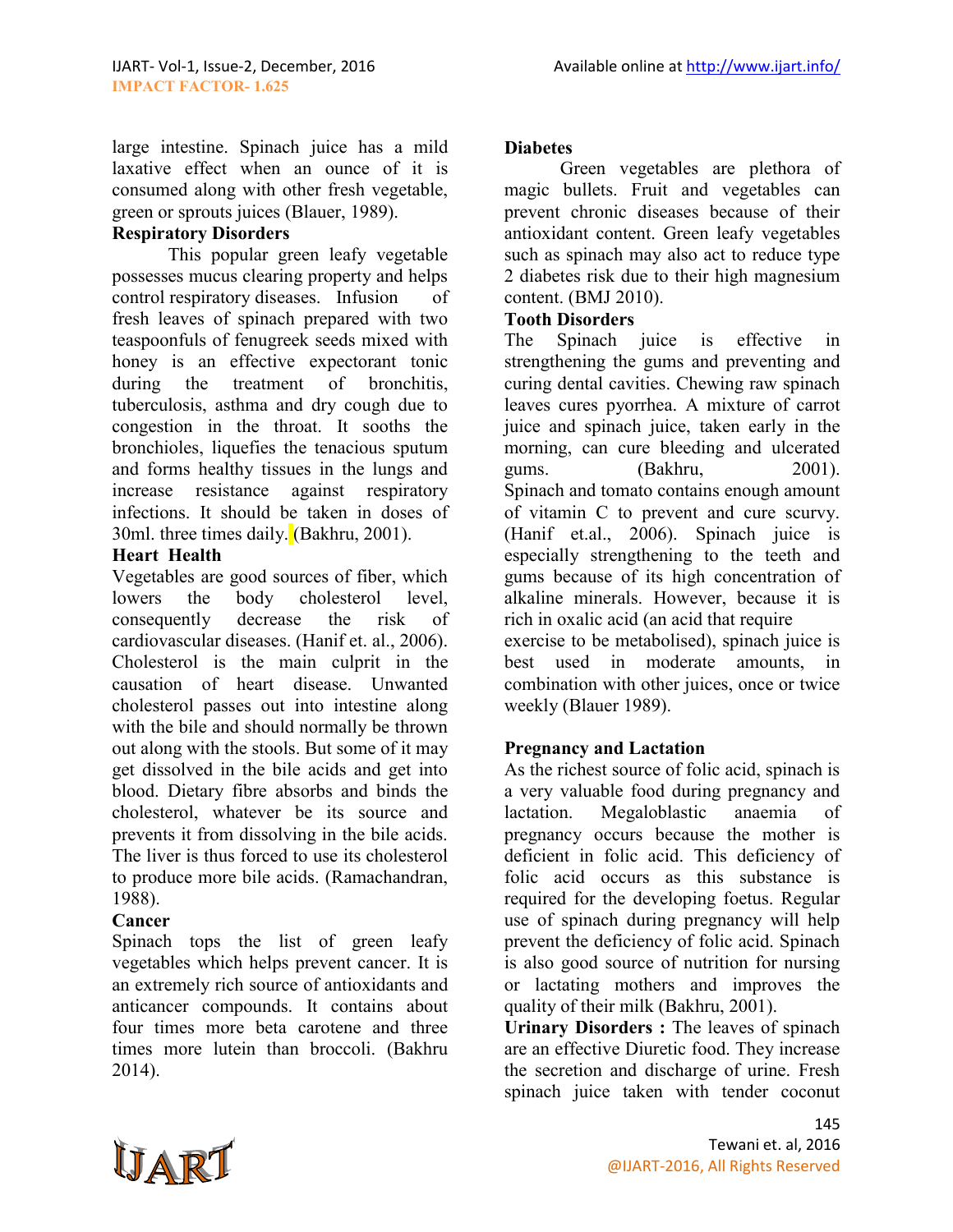water once or twice a day acts as a very effective but safe diuretic due to the combined action of both nitrates and potassium. It can be safely given in cystitis, nephritis and scanty urination due to dehydration (Bakhru, 2001).

**Bones :** Calcium has found high in spinach (76 mg/100gm) (hanif 2006). Spinach rich in calcium, magnesium, potassium, phosphorus which are essential bone builders. Consumption of green juice make bones dense strong due to rich in calcium.

# **Age-Related Macular Degeneration (AMD)**

Dietary intakes of the carotenoids lutein and zeaxanthin, which are primarily obtained from dark-green, leafy vegetables, have been found to be most strongly associated with reduced risk for age-related macular degeneration (Seddon et al. 1994). Dietary intervention with spinach consumption in humans has revealed beneficial effects on the ophthalmic system. Ingestion of spinach and collard greens was associated with a lower risk of age-related ocular macular degeneration and cataracts (Lomnitski et. al.2003).

### **CONCLUSION**

Spinach also called as "**Life Protective Food".** Spinach has therapeutic action on each and every system. Spinach protects our life from **cradle to grave** as development of fetus in womb to degeneration in old age. Spinach gives it's love and affection at every stage of life like a **mother**. Though we can't count their precious and uncountable benefits on finger tips but some unforgettable benefits in today's wrong lifestyle disorders are Diabetes, Hypertension, Heart diseases, Obesity, Blindness, Osteoporosis, Anemia, Constipation and many more. Spinach vitalises every organ of human body that's Brain, Eyes, Mouth, Throat, Lungs ,Heart, Stomach, Liver, Intestine, Skin, Hairs, Bones, Teeth etc. Spinach can be called as QUEEN OF GREENS which gives us gift of natural health.

#### **REFERENCES**

Kumar S., Prasad A., Iyer S.V. and Vaidya<br>S.K., (2013). Systematic S.K., (2013). Systematic pharmacognostical, phytochemical and pharmacological review on an ethno medicinal plant, *Basella alba* L. Journal of Pharmacognosy and Phytotherapy**.**Vol. 5(4), pp. 53-58

Wigmore A. & Weaver D.,(1984).The Hippocrates Diet and Health Program, Avery publishing group inc. Wayne, New Jersey,88-90

Dr. Bakhru H. K.,(2014).Healing through Natural Food, Jaico Publishing house, pp. 80,150,186,189

Gaikwad P.S., Shete R.V., Otari K.V., (2010). Spinacia oleracea linn: A pharmacognostic and pharmacological overview, review article, International Journal of Research in Ayurveda & Pharmacy, Vol. 1(1),pp. 78-84

Kirschner H.E.,(1980).Nature's Healing Grasses,H.C. White Publication California, Chapter two Nature's Green Magic,21-24

Kirschner H.E. ,(1991). Live Food Juices, H.E. Kirschner Publications, California,71,

Bakhru H.K,(2001).Food That Heal The Natural Way To Good Health,17th printing, Orient Paperbacks New Delhi,145-147

Kadans. J. M,(1975). Encyclopedia of Fruits, Vegetables, Nuts and Seeds for

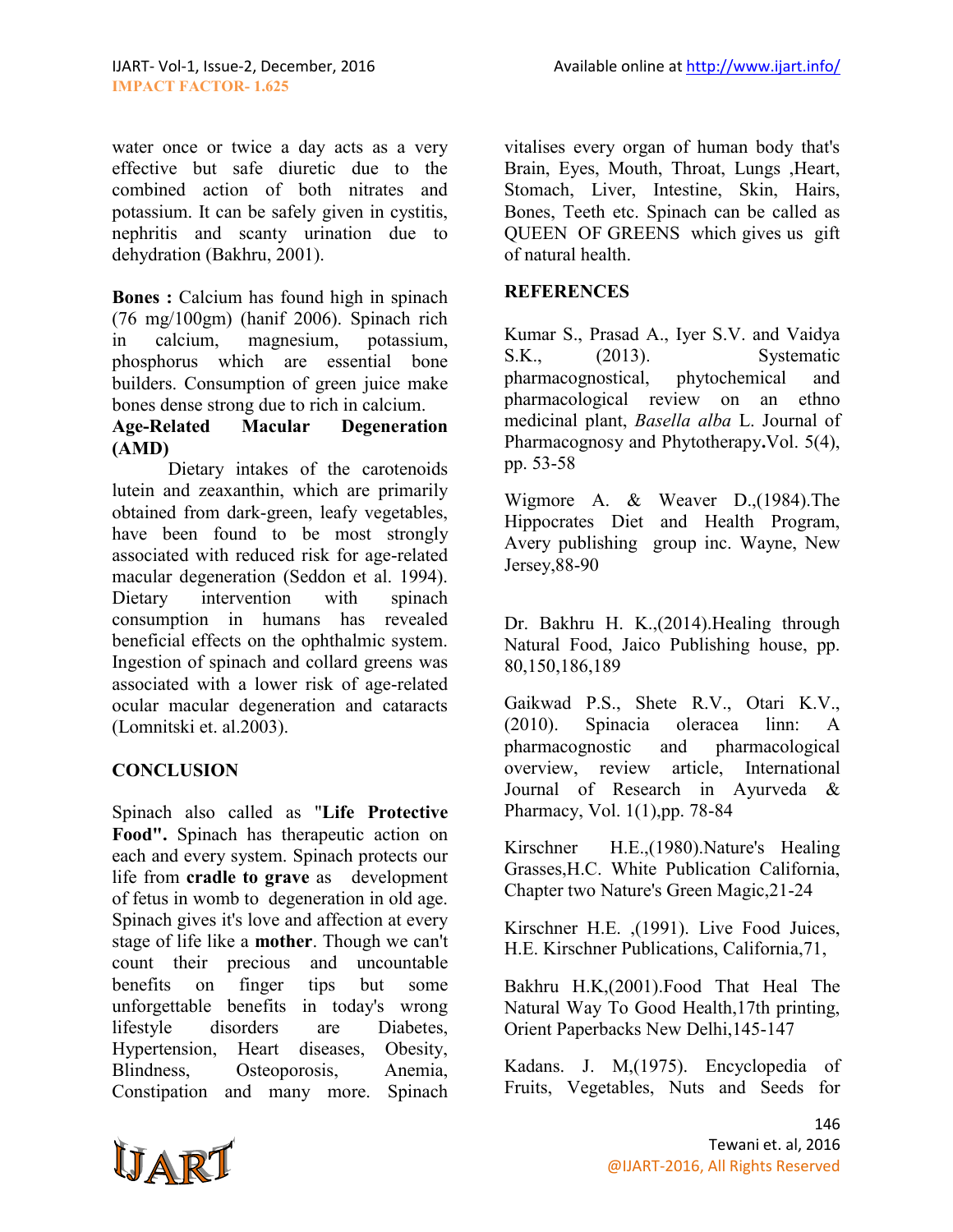Healthful Living, Reward edition, Parker Publishing Company ,Inc. West Nyack, New York ,164-165

Mukherjee K.R.,(1983). Protective Foods In Health And Disease, IV edition, april, Dr. Nilkanta Chakraborty P.O. Garia , Middle Bidhan Pally, Calcutta, 285-288

Laxman Sarma K. & Swaminarhan S.,(2005).Speaking Of Nature Cure, The nature cure Publishing house , Pudukkottai, 66-67

Ramachandran L.,(1990).Eating for health with emphasis on economy, Laxman sharma Institute of Natural Health Education and Research New Delhi,285-291

Liat L, Margalit B, Abraham N, Varda Ben-S, and Shlomo G, Composition, Efficacy, and Safety of Spinach Extracts, Lawrence Erlbaum Associates, Inc., 2003, NUTRITION AND CANCER, 46(2), 222– 231

Kline M. A. & Aman,(1969), Medicinal Secrets of Your Food, Secretary Indo-American Hospital N.R. Mohalla ,Mysore -7 India,373-377

Begum M. R.,(1991), A Textbook of Foods, Nutrition and Dietetics, Second revised Edition, Sterling Publishers Private Limited New Delhi,105-107

Oladele and Olakunle O., Microorganisms Associated with the Deterioration of Fresh Leafy Indian Spinach in Storage, Plant Pathology & Microbiology Oladele and Olakunle, J Plant Pathol Microbiol 2011, 2(3), ISSN:2157-7471 ,1000110,online available at http://dx.doi.org/10.4172/2157- 7471.1000110

Sarah Mortati S.,(2008).Spinach scientific classification and entomology **,** 235 Food for Thought: The Science, Culture, & Politics of Food Spring 2008 in College Seminar

[Blauer S.,\(1989\). The Juicing Book, Avery](http://www.amazon.com/gp/product/089529253X?ie=UTF8&tag=thenatpat-20&linkCode=as2&camp=1789&creative=9325&creativeASIN=089529253X)  [Publishing Group Inc., NY, 61-62](http://www.amazon.com/gp/product/089529253X?ie=UTF8&tag=thenatpat-20&linkCode=as2&camp=1789&creative=9325&creativeASIN=089529253X) 

Modi V. D.,(1988), Swasthaya ke liye phal tarkariya, Arogya mandir Gorakhapur,144- 145

Lee H. William, (1982),The Book of Raw Fruit and Vegetable Juices and Drinks, Keats Publishing Inc. New Canaan, Connecticut,64-65

Lee L. Esser, (1983),Dictionary of Natural Foods, Natural Hygiene Press ,110-111

Lomnitski L., Bergman M., Nyska A., Ben-Shaul V., and Grossman S.,(2003).Composition, Efficacy, and Safety of Spinach Extracts. Nutrition and Cancer, Vol. 46(2),pp. 222–231

Bassey E. E.. Khan M. E. (2015). Proximate Composition and Phytochemical Analysis of *Bombax Buonopozense* Leaves (Gold Coast Bombax). Int. J. Curr. Res. Chem. Pharma. Sci. 2(11), pp. 51–56

Nowack D.M. & Sanders Baldwin (2016). Food for Thought (MS and Nutrition). MS Society Western Carolina University, pp. 02-38

Deshmukh S. A. and Gaikwad D. K., (2014). A review of the taxonomy, ethnobotany, phytochemistry and pharmacology of Basella alba (Basellaceae), Journal of Applied Pharmaceutical Science Vol. 4 (01), pp. 153-165, ISSN 2231-3354